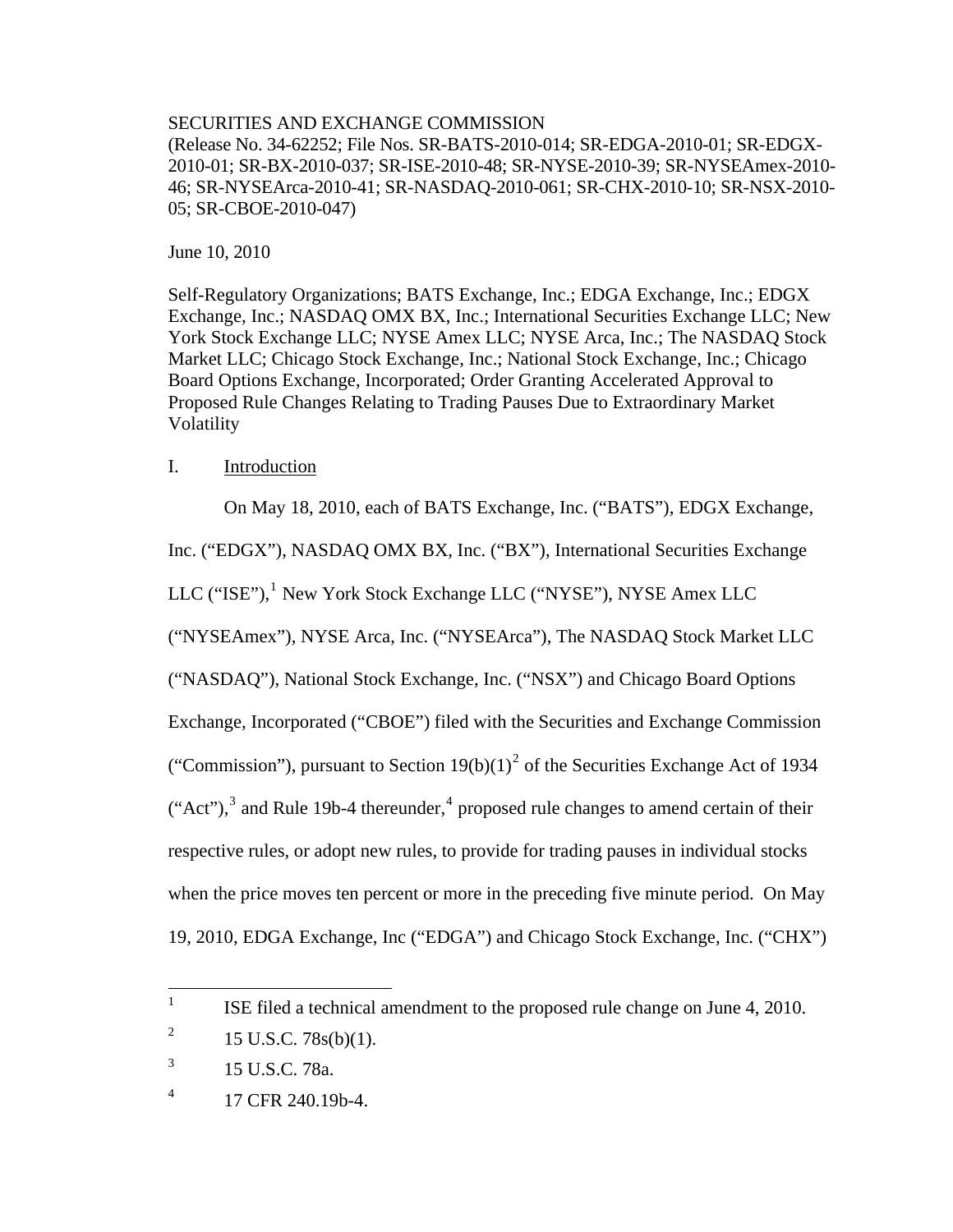filed proposed rule changes to provide for similar trading pauses.<sup>[5](#page-1-0)</sup> The proposed rule changes were published for comment in the Federal Register on May 24, 2010.<sup>[6](#page-1-1)</sup> The Commission received 26 comments on the proposals and on the broader concept of circuit breakers on individual securities.<sup>[7](#page-1-2)</sup> The NYSE responded to the comments in a

<span id="page-1-1"></span>6 See Securities Exchange Act Release Nos. 62121 (May 19, 2010), 75 FR 28834 (May 24, 2010); 62123 (May 19, 2010), 75 FR 28844 (May 24, 2010); 62124 (May 19, 2010), 75 FR 28828 (May 24, 2010); 62125 (May 19, 2010), 75 FR 28836 (May 24, 2010); 62126 (May 19, 2010), 75 FR 28831 (May 24, 2010); 62127 (May 19, 2010), 75 FR 28837 (May 24, 2010); 62128 (May 19, 2010), 75 FR 28830 (May 24, 2010); 62129 (May 19, 2010), 75 FR 28839 (May 24, 2010); 62131 (May 19, 2010), 75 FR 28845 (May 24, 2010); 62132 (May 19, 2010), 75 FR 28847 (May 24, 2010); 62122 (May 19, 2010), 75 FR 28833 (May 24, 2010); and 62130 (May 19, 2010), 75 FR 28842 (May 24, 2010).

On May 18, 2010, FINRA filed a proposed rule change, which was approved today. See Securities Exchange Act Release No. 62133 (May 19, 2010), 75 FR 28841 (May 24, 2010); Securities Exchange Act Release No. 62251 (June 10, 2010)(SR-FINRA-2010-025).

<span id="page-1-2"></span>7 The Commission considered letters received prior to May 18 discussing the concept of individual stock circuit breakers as well as formal letters citing the rule filings. See Letter from Senator Charles E. Schumer to Chairman Schapiro, Commission, et. al., dated May 10, 2010; Letter from Congressman Edward J. Markey to Chairman Schapiro, Commission, dated May 11, 2010; Letter from Cliff Pereira to Elizabeth M. Murphy, Secretary, Commission, dated May 13, 2010; Letter from Thomas Hofler to Elizabeth M. Murphy, Secretary, Commission, dated May 13, 2010 ("Hofler Letter"); Letter from James K. Rutledge to Rule-Comments, Commission, dated May 13, 2010; Letter from John Meredith to Elizabeth M. Murphy, Secretary, dated May 19, 2010; Letter from Peter Skopp, Molinete Trading Inc. to Elizabeth M. Murphy, Secretary, Commission, dated May 20, 2010 ("Molinete Letter"); letter from Paul Rogers to Rule-Comments, Commission, dated May 20, 2010; Letter from Congressman Eric Cantor to Chairman Schapiro, Commission, dated May 21, 2010; Letter from T.P. Tursick to Elizabeth M. Murphy, Secretary, Commission, dated May 25, 2010; Letter from James J. Angel to the Commission, dated May 25, 2010 ("Angel Letter"); Letter from Larry Harris, USC Marshall School of Business, to Elizabeth M. Murphy, Secretary, Commission, dated May 26, 2010 ("Harris

<span id="page-1-0"></span> 5 The term "Exchanges" shall refer collectively to all of the exchanges in this order. The term "Listing Markets" refers collectively to NYSE, NYSEAmex and NASDAQ. The term "Nonlisting Markets" refers collectively to the remaining nine national securities exchanges. The term SROs refers collectively to the Exchanges and the Financial Industry Regulatory Aythority ("FINRA").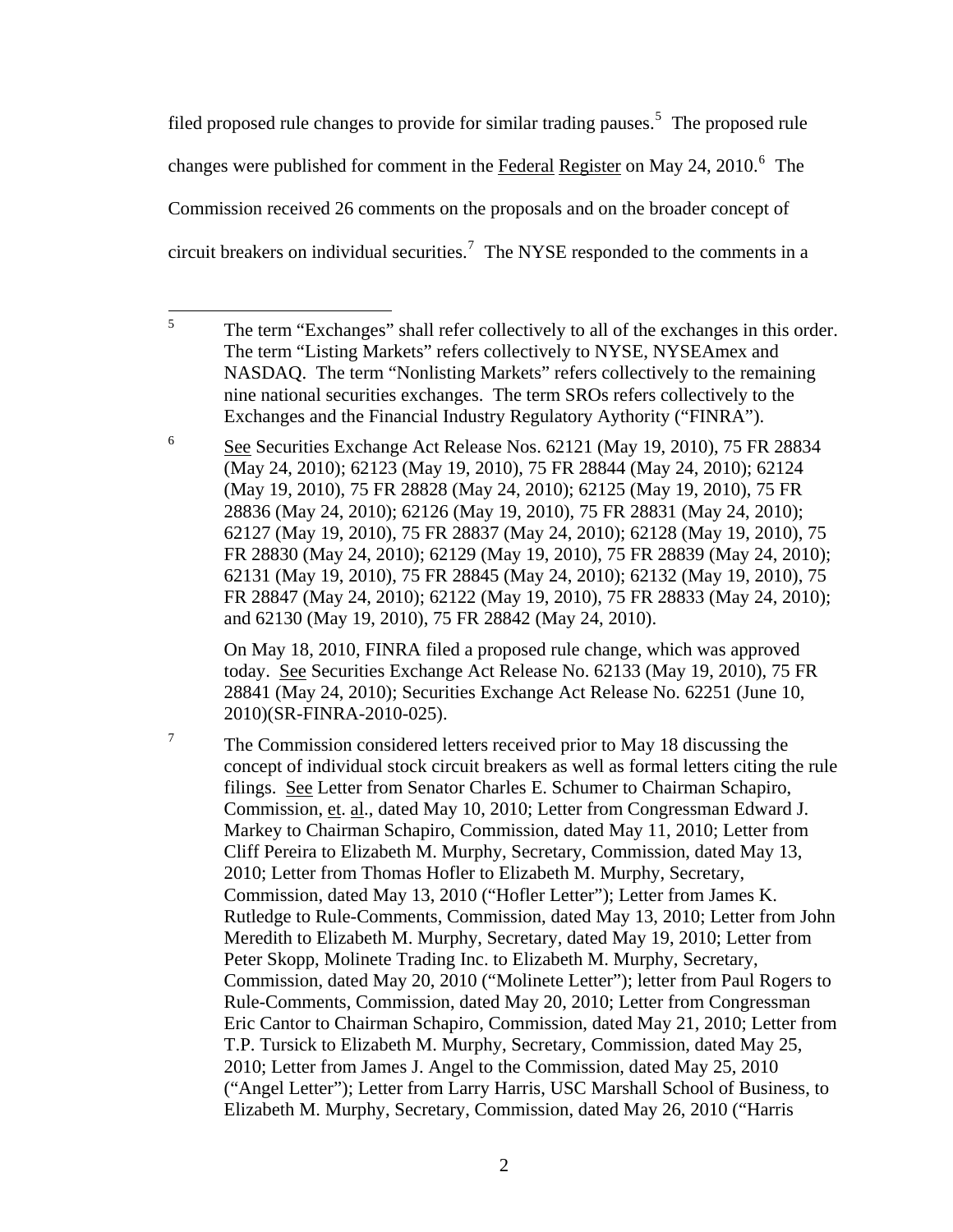letter dated June [8](#page-2-0), 2010.<sup>8</sup> This order grants accelerated approval to the proposed rule changes.

Letter"); Letter from Judith Kittinger to WebMaster, Commission, dated May 27, 2010; Letter from Congresswoman Melissa L. Bean to Chairman Schapiro, Commission, dated May 28, 2010 ("Bean Letter"); Letter from Patrick J. Healy, Issuer Advisory Group, LLC, to Elizabeth M. Murphy, Secretary, Commission, dated May 31, 2010 ("IAG Letter"); Letter from [Hal McIntyre, The Summit](http://www.sec.gov/comments/sr-nysearca-2010-41/nysearca201041-5.pdf)  [Group, t](http://www.sec.gov/comments/sr-nysearca-2010-41/nysearca201041-5.pdf)o Elizabeth M. Murphy, Commission, undated "Summit Group Letter"); Letter from Ira Shapiro, BlackRock Inc. to Elizabeth M. Murphy, Secretary, Commission, dated June 2, 2010 ("BlackRock Letter"); Letter from Christopher Nagy, TD Ameritrade to Elizabeth M. Murphy, Secretary, Commission, dated June 3, 2010 ("TD Ameritrade Letter"); Letter from Alexander M. Cutler, Business Roundtable to Elizabeth M. Murphy, Secretary, Commission, dated June 3, 2010 ("Business Roundtable Letter"); Letter from George U. Sauter, The Vanguard Group, Inc. to Elizabeth M. Murphy, Secretary, Commission, dated June 3, 2010 ("Vanguard Letter"); Letter from Julie Sweet, Accenture plc to Elizabeth M. Murphy, Secretary, Commission, dated June 3, 2010 ("Accenture Letter"); Letter from Tom Quaadman, Center for Capital Markets Competitiveness to Elizabeth M. Murphy, Secretary, Commission, dated June 3, 2010 (CCMC Letter"); Letter from Jeffrey W. Rubin, American Bar Association Business Law Section to Elizabeth M. Murphy, Secretary, Commission, dated June 3, 2010 ("ABA Letter"); Letter from Karrie McMillan, Investment Company Institute to Elizabeth M. Murphy, Secretary, Commission, dated June 3, 2010 ("ICI Letter"); Letter from Daniel Mathisson, Credit Suisse Securities (USA) LLC to Elizabeth M. Murphy, Secretary, Commission, dated June 3, 2010 ("Credit Suisse Letter"); Letter from Leonard J. Amoruso, Knight Capital Group, Inc. to Elizabeth M. Murphy, Secretary, Commission, dated June 4, 2010 ("Knight Letter").

<span id="page-2-0"></span>8

 $\overline{a}$ 

 See Letter from Janet Kissane, Senior Vice President – Legal & Corporate Secretary, NYSE Euronext to Elizabeth M. Murphy, Secretary, Commission, dated June 8, 2010 ("Response Letter"), including data and analysis. See also Memo from the Division of Risk, Strategy and Financial Innovation to File, dated June 4, 2010.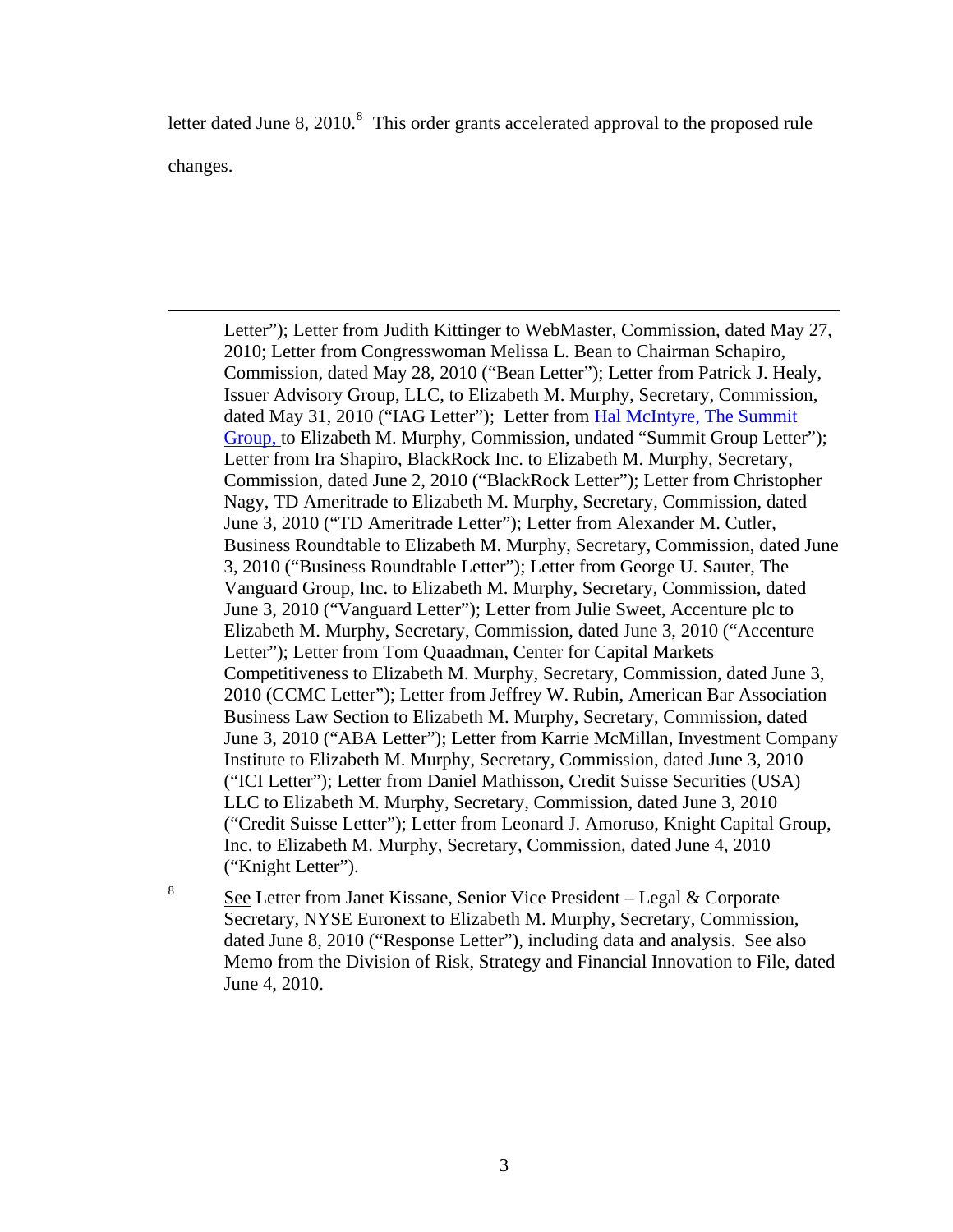## II. Description of the Proposals

On May 6, 2010, the U.S. equity markets experienced a severe disruption. $9$ Among other things, the prices of a large number of individual securities suddenly declined by significant amounts in a very short time period, before suddenly reversing to prices consistent with their pre-decline levels. This severe price volatility led to a large number of trades being executed at temporarily depressed prices, including many that were more than 60% away from pre-decline prices and were broken by the Exchanges. The Commission is concerned that events such as those that occurred on May 6 can seriously undermine the integrity of the U.S. securities markets. Accordingly, it is working on a variety of fronts to assess the causes and contributing factors of the May 6 market disruption and to fashion policy responses that will help prevent a recurrence.

The Commission also recognizes the importance of moving quickly to implement appropriate steps that could help limit potential harm from extreme price volatility. In this regard, it is pleased that the SROs began consulting soon after May 6 in an effort to develop consistent circuit breaker rules that could be implemented on an expedited basis. The SROs were able to reach agreement on a consistent approach, and, on May 18 and 19, 2010, all of the SROs filed proposed rule changes with the Commission.

These rules would require the Listing Markets to issue five-minute trading pauses for individual securities for which they are the primary Listing Market if the transaction price of the security moves ten percent or more from a price in the preceding five-minute

<span id="page-3-0"></span><sup>–&</sup>lt;br>9 The events of May 6 are described more fully in the report of the staffs of the Commodity Futures Trading Commission ("CFTC") and the Commission, titled Report of the CFTC and SEC to the Joint Advisory Committee on Emerging Regulatory Issues, "Preliminary Findings Regarding the Market Events of May 6, 2010," dated May 18, 2010.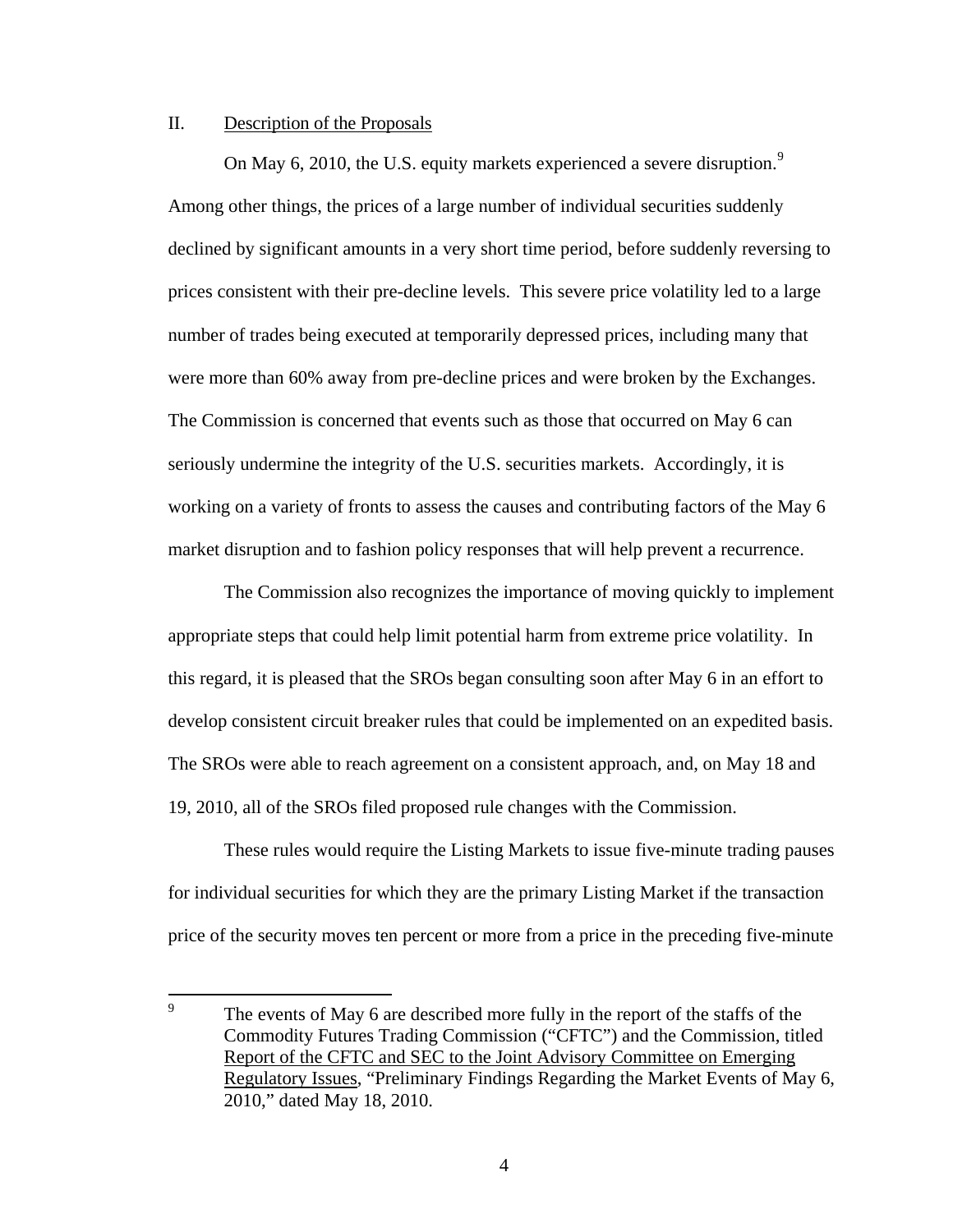period. The Listing Markets would notify the other Exchanges and market participants of the imposition of a trading pause by immediately disseminating a special indicator over the consolidated tape.<sup>[10](#page-4-0)</sup> Under the rules, once a Listing Market issues a trading pause, the other Exchanges would be required to pause trading in that security on their markets.<sup>[11](#page-4-1)</sup> In order to avoid interfering with existing procedures designed to facilitate orderly openings and closings, the trading pause requirements would apply only from 9:45 a.m. until 3:35 p.m.

At the end of the five-minute pause, the primary Listing Market would reopen trading in the security in accordance with its procedures for doing so. Trading would resume on the other Exchanges and in the over-the-counter market once trading has resumed on the primary Listing Market. In the event of a significant imbalance on the primary Listing Market at the end of a trading pause, the primary Listing Market may delay reopening. If the primary Listing Market has not reopened within ten minutes from the initiation of the trading pause, however, the other Exchanges may resume trading.<sup>[12](#page-4-2)</sup>

The Exchanges have proposed that these rule changes be implemented as a pilot that would end on December 10, 2010. The pilot period would enable the Exchanges and the Commission to assess the effect of the new rules on the marketplace. To initiate this

<span id="page-4-0"></span> $10<sup>10</sup>$ When a trading pause is issued, the Listing Market will immediately notify the single plan processor responsible for consolidation of information for the security pursuant to Rule 603 of Regulation NMS under the Exchange Act. The single plan processor for all listed securities other than Nasdaq-listed securities is the Securities Industry Automation Corporation ("SIAC"). The single plan processor for Nasdaq-listed securities is Nasdaq.

<span id="page-4-1"></span> $11$  FINRA's rule provides that it will similarly pause trading in the over-the-counter market by FINRA members, including alternative trading systems and market makers, when a Listing Market has issued a trading pause.

<span id="page-4-2"></span><sup>&</sup>lt;sup>12</sup> Some of the Nonlisting Markets, such as ISE, may not begin trading under their proposed rules until the Listing Market begins.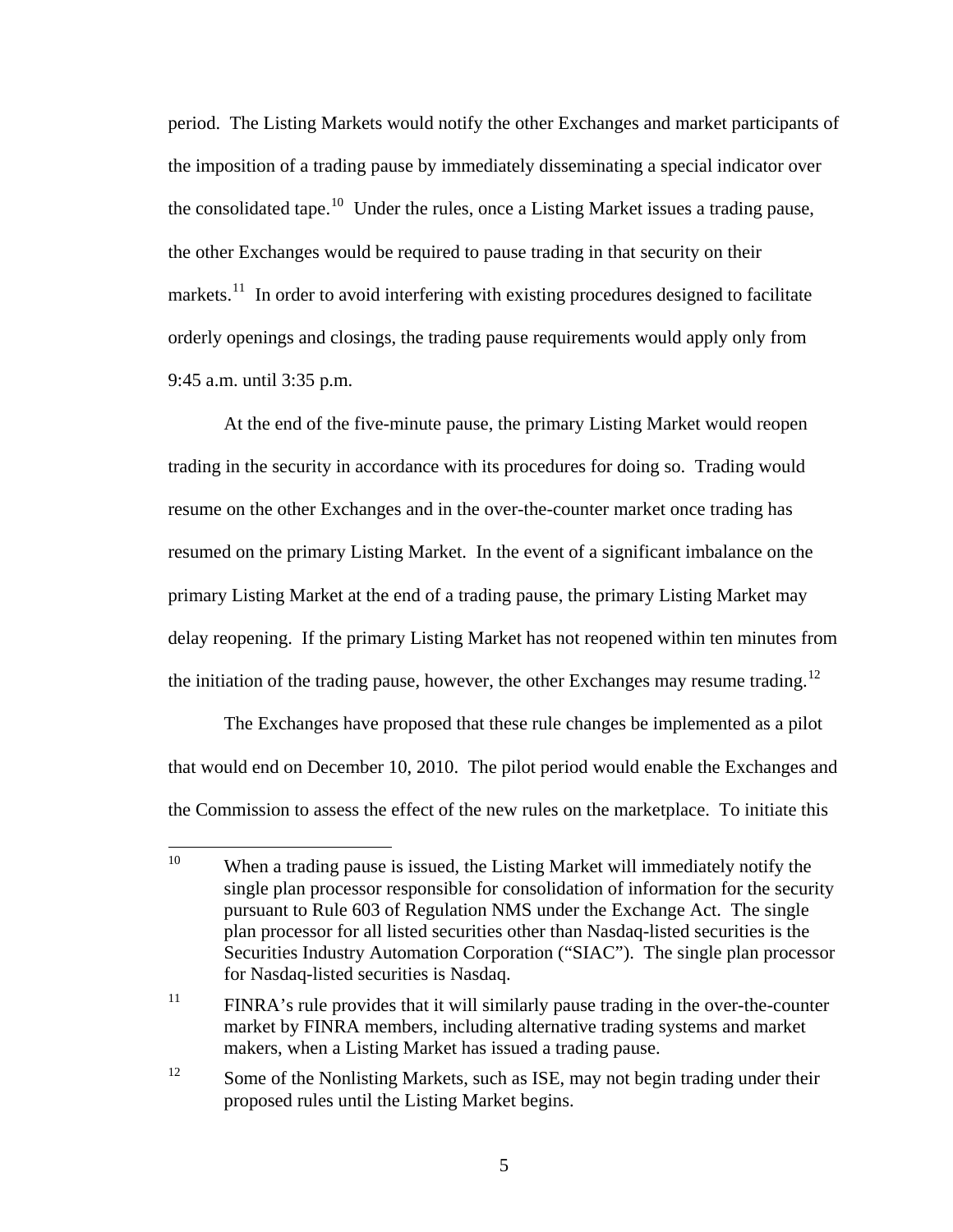pilot promptly, the proposed rules would be in effect only with respect to securities included in the S&P 500 Index. The Commission understands that the Exchanges expect to file additional rule proposals in the near future to expand the scope of the pilot (for example, to include ETFs) within the pilot period.<sup>[13](#page-5-0)</sup>

The Exchanges have requested that the Commission approve the proposed rule changes on an accelerated basis, so that they may become operative as soon as practicable.

## III. Discussion of Comments and Commission Findings

As of June 7, the Commission received 26 comment letters regarding the proposed rule changes, a substantial number of which were generally supportive. For example, an institutional investor stated that "on very rare occasions like May 6 a pause in trading is necessary to give market participants a chance to 'reset' and react appropriately to periods of dislocation. A reasonable trading halt will provide investors time to rationally assess the market events and commit liquidity at appropriate price levels."<sup>[14](#page-5-1)</sup> Another institutional investor strongly supported single stock circuit breakers, noting that "trading pauses may reduce market volatility resulting from temporary supply-demand imbalances without unduly interrupting price discovery."<sup>[15](#page-5-2)</sup>

The commenters also raised a variety of significant issues regarding the scope and operation of the circuit breakers. These include: (1) whether the circuit breakers should be expanded beyond S&P 500 stocks, particularly to exchange traded funds ("ETFs") and

<span id="page-5-0"></span><sup>13</sup> Any such rule proposals would be published for public comment in accordance with Section 19(b) of the Act.

<span id="page-5-1"></span><sup>&</sup>lt;sup>14</sup> See Vanguard Letter, supra note 7.

<span id="page-5-2"></span><sup>15</sup> See, e.g., BlackRock Letter, supra note 7.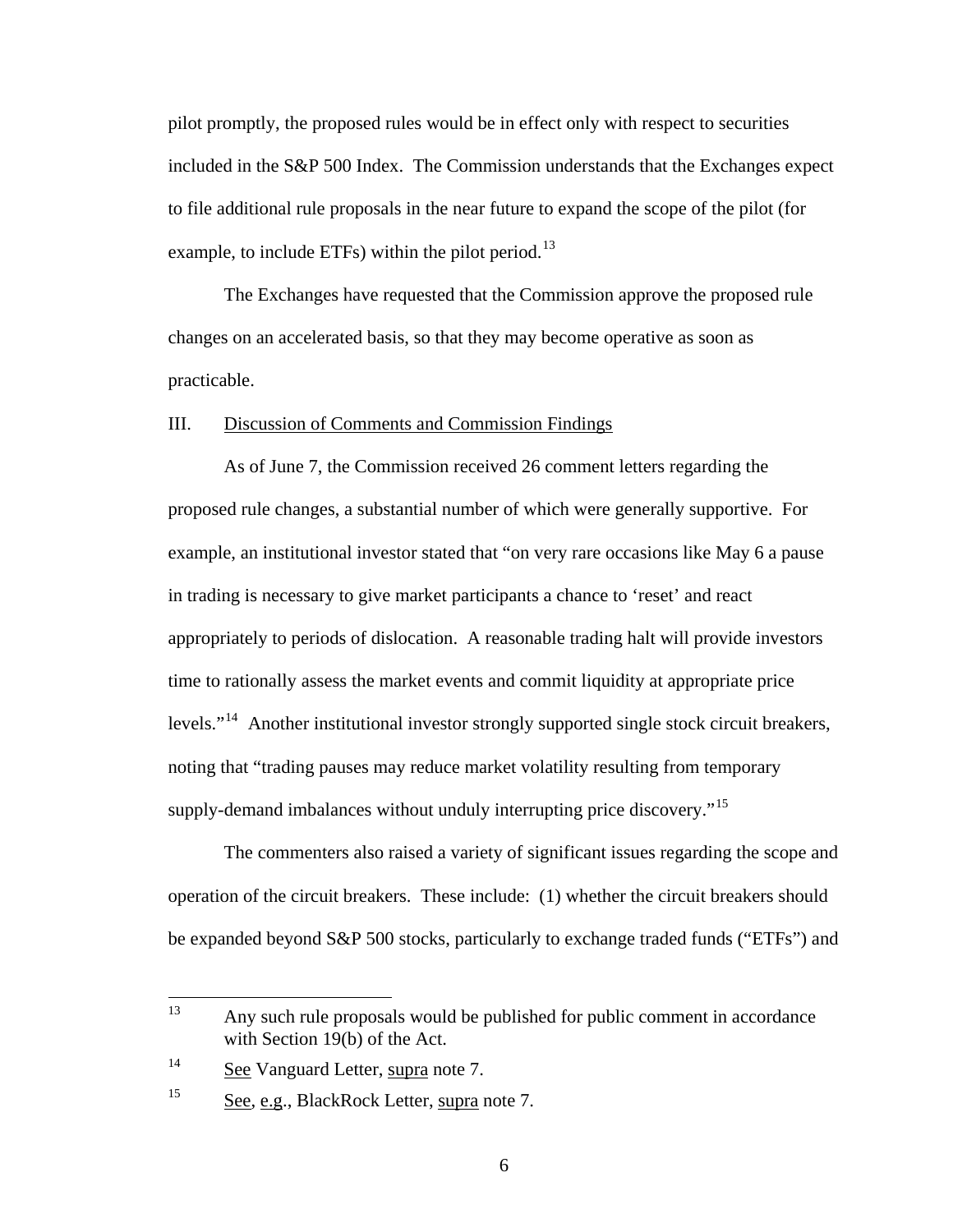the securities of other companies that were most severely affected on May  $6$ ;<sup>[16](#page-6-0)</sup> (2) the need for revised market-wide circuit breakers;<sup>[17](#page-6-1)</sup> and (3) operational issues regarding the circuit breakers, including the times when they should apply, $18$  the threshold events that

<span id="page-6-0"></span><sup>16</sup> 16 See, e.g., ABA Letter, Accenture Letter, Angel Letter, Bean Letter, CCMP Letter, Credit Suisse Letter, IAG Letter, ICI Letter (expressing particular concern that if circuit breakers exist for individual securities contained in ETFs' baskets, but not for the ETFs themselves, ETFs could again suffer disproportionately during a market event such as that of May 6), Summit Group Letter, TD Ameritrade Letter, and Vanguard Letter, supra note 7. One commenter also raised concerns about the potential consequences of circuit breakers being triggered simultaneously in many securities. See Angel Letter.

<span id="page-6-2"></span><span id="page-6-1"></span><sup>&</sup>lt;sup>17</sup> See, e.g., Angel Letter, supra note 7.

<sup>&</sup>lt;sup>18</sup> Suggestions included applying the circuit breakers for the entire trading day (i.e., including during the opening and closing periods). See, e.g., Angel Letter (noting the considerable trading activity and volatility that occurs during the first and last minutes of the trading day), Credit Suisse Letter (noting that in S&P 500 stocks 6% of the daily volume typically occurs from 9:30 a.m. to 9:45 a.m., and 18% occurs from 3:35 p.m. to 4:00 p.m., and that intra-day volatility tends to be highest during these time periods), IAG Letter, and TD Ameritrade Letter (arguing that the many retail investor orders executed at market open should not be deprived the protections of the circuit breaker rules), supra note 7.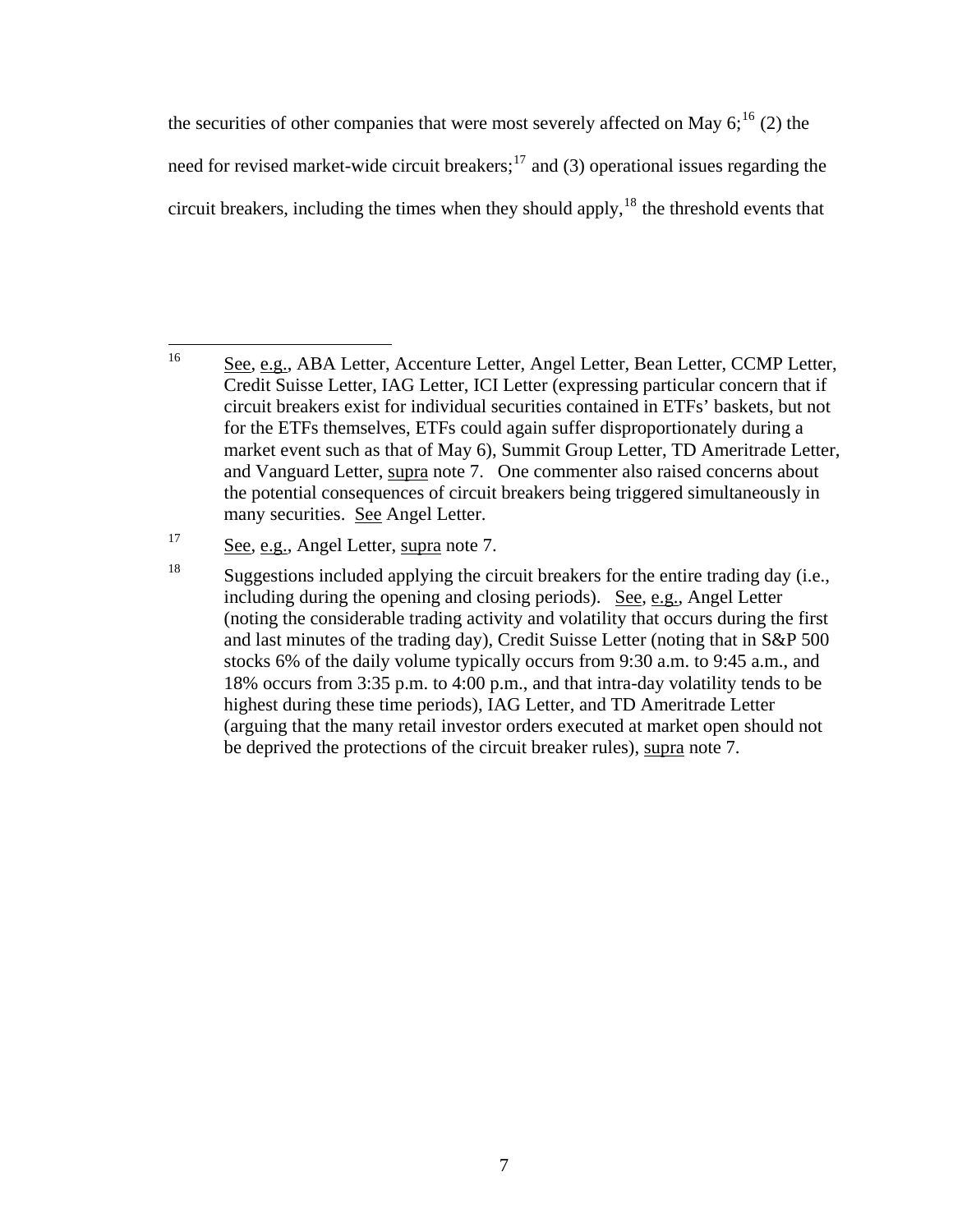should trigger them and the length of the pause,  $19$  the procedures for resuming trading after a pause,<sup>[20](#page-7-1)</sup> and alternatives to the circuit breaker mechanism.<sup>[21](#page-7-2)</sup>

The Commission believes that most if not all of these suggestions regarding potential ways to improve or perfect the scope and operation of the circuit breaker, or variations on them, were generally considered by the Exchanges in developing a uniform proposal that could be implemented in a reasonably short period of time and yet provide important benefits to the markets. $22$  The Commission recognizes that all of these issues warrant continued close consideration in the coming days and months, and it expects that

<span id="page-7-0"></span><sup>19</sup> 19 Suggestions included using a trigger threshold other than 10% or a pause period other than five minutes. See, e.g., Angel Letter (suggesting securities outside the S&P 500 may need a trigger threshold greater than 10%, and that the pause period may need to be longer than five or ten minutes), BlackRock Letter (arguing that the 10% circuit breaker level is too narrow, with their data showing it would have halted trading on only 58 of S&P 500 stocks on May 6, 2010, as opposed to 309 S&P 500 stocks on that day with a 5% circuit breaker), Credit Suisse Letter (suggesting a ten-minute halt period), Hofler Letter (suggesting that trigger thresholds vary commensurate with the stock's volatility, perhaps 5% for low beta stocks, 10% for medium beta stocks, and 30% for high beta stocks), Knight Letter (recommending a minimum trigger threshold of 15%, and the use of more sophisticated variables such as dollar price, average daily volume, and market capitalization), and Summit Group Letter (suggesting a longer pause period may be required to allow small investors to respond), supra note 7. Other commenters suggested using a trigger based on the national best bid or offer rather than a trade price. See, e.g., Molinete Letter, supra note 7.

<span id="page-7-1"></span><sup>&</sup>lt;sup>20</sup> Suggestions included precluding resumption of trading until the primary listing market has resolved any imbalances. See, e.g., BlackRock Letter, Credit Suisse Letter, Knight Letter and TD Ameritrade Letter, supra note 7. But see Harris Letter, supra note 7 (arguing that trade halt rules are anti-competitive because they encourage traders to submit their orders to the dominant exchanges so that they can participate in the call auctions that restart trading).

<span id="page-7-2"></span><sup>&</sup>lt;sup>21</sup> Suggestions included using a futures-style "limit down" mechanism rather than a full trading pause. See, e.g., Accenture Letter, Credit Suisse Letter, and Harris Letter (arguing that trading at prices that reverse the triggering price change should be permitted), supra note 7.

<span id="page-7-3"></span><sup>22</sup> See, e.g., Response Letter, supra note 8.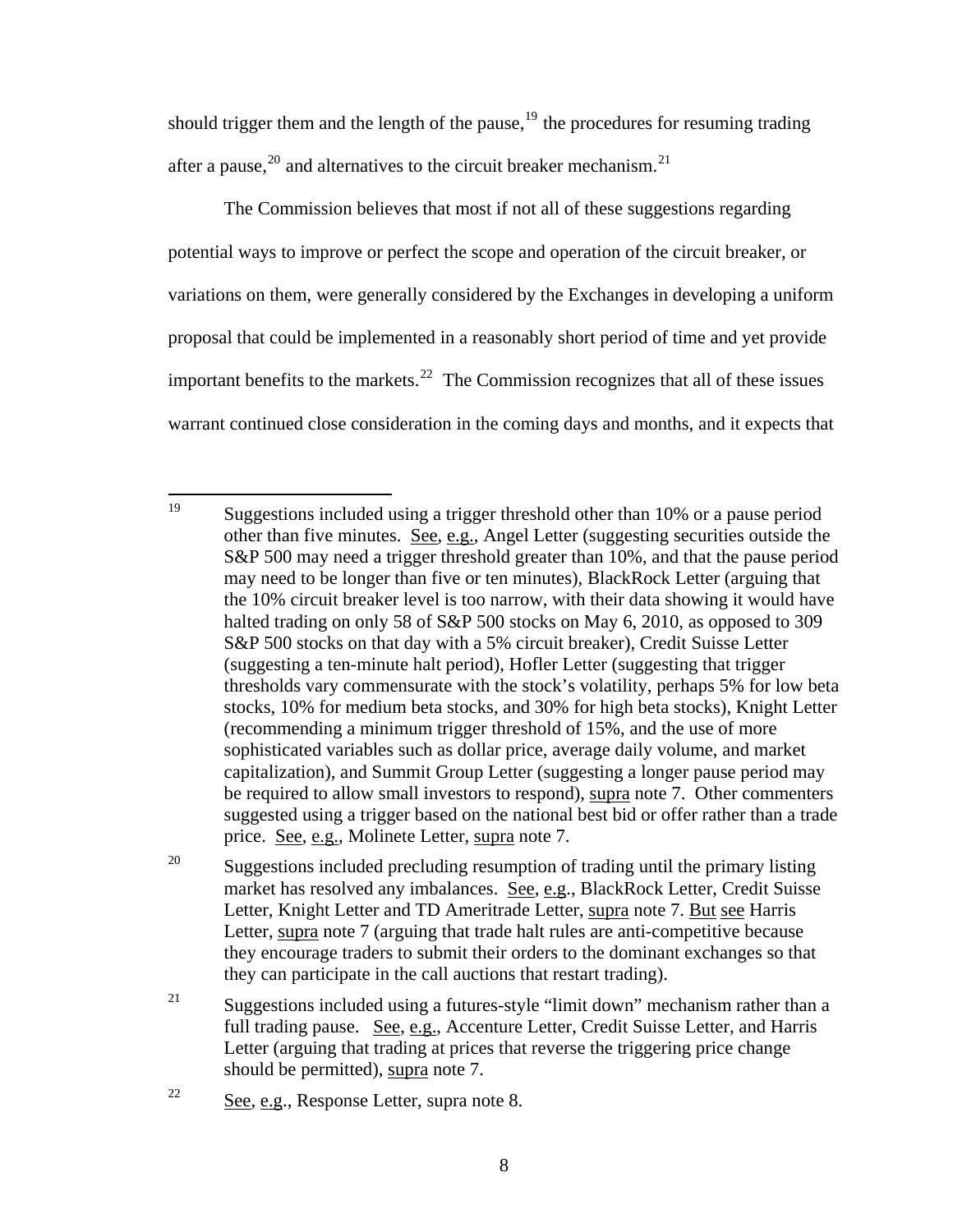the SROs will continue to consult with each other, the Commission and market participants on both the scope and operation of the circuit breakers.

With respect to the specific proposals under consideration here, however, the Commission has evaluated them based on whether they are consistent with the Act and whether they represent a useful first step that should improve the existing procedures for protecting investors and maintaining fair and orderly markets. It finds that the proposals meet these standards and therefore is approving them on an expedited basis.

The Commission agrees that consideration should be given by the Exchanges to whether the circuit breakers should be expanded to additional securities, but does not believe that there is a reason to delay the implementation of circuit breakers for S&P 500 stocks as a reasonable first step.<sup>[23](#page-8-0)</sup> Similarly, it agrees that the existing market-wide circuit breakers should be re-examined in light of current market conditions, but again does not believe that the initial stage of the circuit breaker pilot for individual stocks should be delayed pending that re-examination. With respect to operational issues regarding the circuit breakers, the Commission anticipates that the Exchanges will continue to evaluate these issues during the pilot period, and will propose any modifications to the circuit breakers that may be necessary or appropriate before that

<span id="page-8-0"></span><sup>23</sup> In particular, the Commission acknowledges the concerns raised by the ICI, Blackrock, and others regarding the potential adverse consequences for ETFs if the circuit breakers cover individual securities that are held by an ETF but not the ETF itself. Those comment letters do not explicitly recommend delaying the launch of the pilot program with respect to the S&P 500, but they do urge that ETFs be added to the pilot as soon as possible. As noted below, the Commission anticipates that the Exchanges will be proposing amendments to the pilot to include ETFs.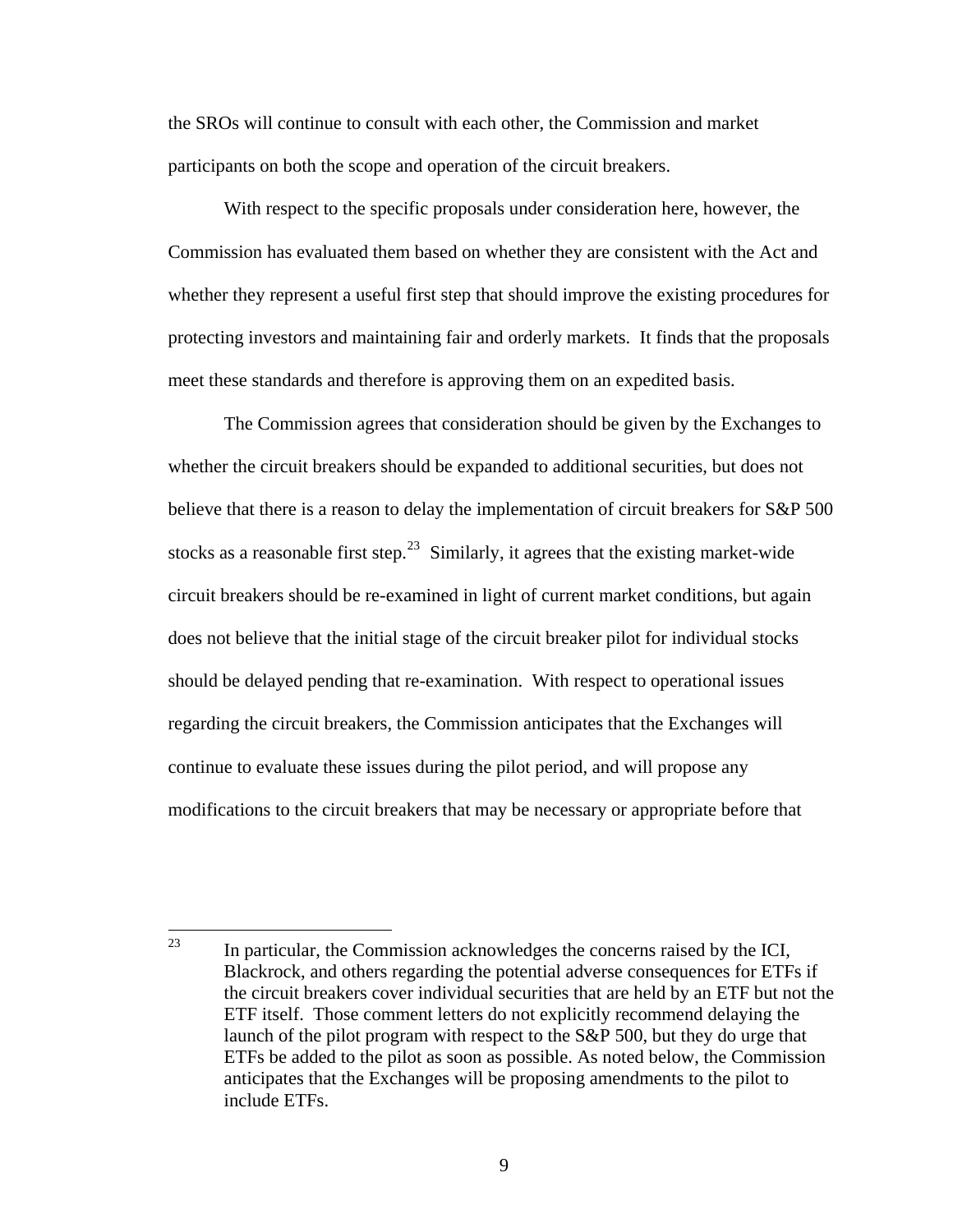period has ended, but does not believe that the first stage of the circuit breaker pilot should be delayed pending such consideration. $^{24}$  $^{24}$  $^{24}$ 

A few commenters expressed concern that the proposed circuit breakers could cause more harm than good. One, for example, suggested that the Exchanges' timeframe for implementation of the proposed rule changes could be overly aggressive and lead to systems problems. $25$  The Commission understands that the Exchanges have been working closely with market participants to address implementation issues and facilitate a prompt yet workable roll-out of the circuit breaker pilot.<sup>[26](#page-9-2)</sup> No other comments were received indicating that exchanges, other trading venues or broker-dealers would not be able to fully implement the proposed circuit breakers within the timeframes established in the Exchange filings.

Other commenters questioned whether trading halts may exacerbate price volatility, and one stated that a trading halt on May 6 might have increased the order imbalance preventing an intraday recovery.<sup>[27](#page-9-3)</sup> Many other commenters, however,

<span id="page-9-0"></span> $24$ 24 Commenters also raised a number of issues not directly related to the scope or operation of the trading pauses. One, for example, was the operation of the Exchanges' erroneous trade rules. See TD Ameritrade Letter, supra note 7. The Commission expects that the Exchanges will continue to consult on these rules and anticipates they will submit proposals to clarify their operation in the near future.

<span id="page-9-1"></span> $25$  See Molinete Letter, supra note 7.

<span id="page-9-2"></span><sup>26</sup> See Response Letter, supra note 9.

<span id="page-9-3"></span><sup>&</sup>lt;sup>27</sup> See Harris Letter, supra note 7 (arguing that trading halts will attenuate volatility if liquidity or rationality arrives before markets return to normal operation, and positing that on May 6 many traders would have thought the price drop was due to fundamental valuation issues, in which case the order imbalance could have grown larger during the halt as traders drew incorrect inferences from the event). See also Molinete Letter, supra note 7 (suggesting the proposed rules may exacerbate market volatility rather than reduce it due to the interplay of stock circuit breaker rules, erroneous trade rules, and market participants' reactions to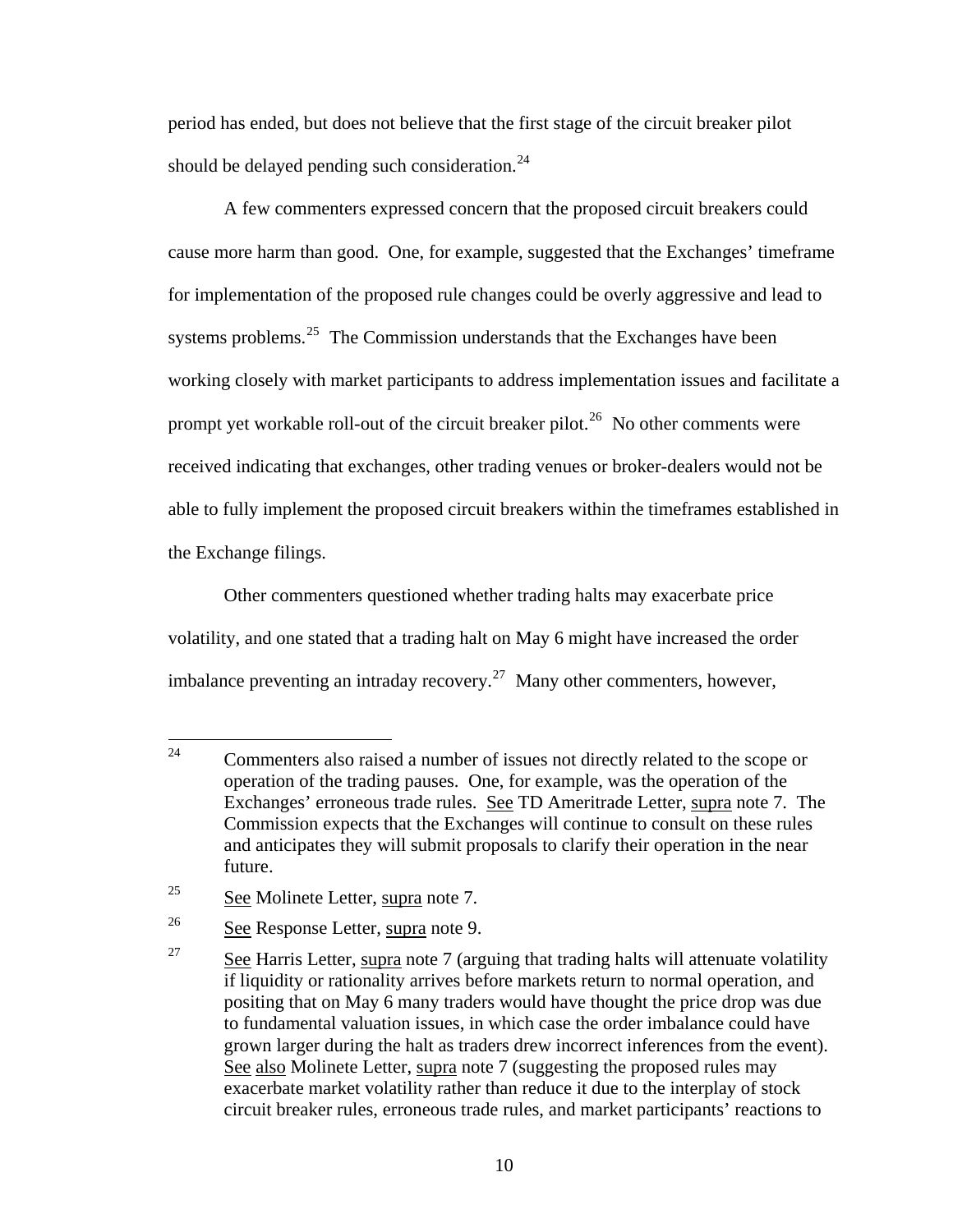believed that the events of May 6 demonstrate the need for trading pauses in individual stocks as a means to reduce excessive market volatility.<sup>[28](#page-10-0)</sup> The Commission agrees that the proposed trading pauses are prudent measures that are appropriately being introduced on a pilot basis to address extraordinarily severe and harmful price volatility of the kind that occurred on May 6.

In sum, the Commission finds that the proposed rule changes are consistent with the requirements of the Act and the rules and regulations thereunder applicable to national securities exchanges. In particular, the Commission finds that the proposals are consistent with Section  $6(b)(5)$  of the Act,<sup>[29](#page-10-1)</sup> which among other things requires that the rules of national securities exchanges be designed to prevent fraudulent and manipulative acts and practices, to promote just and equitable principles of trade, to remove impediments to and perfect the mechanism of a free and open market and a national market system, and in general, to protect investors and the public interest.<sup>[30](#page-10-2)</sup>

The Commission believes the proposed rule changes, among other things, will establish consistent, market-wide trading pauses as a means to prevent potentially

securities nearing the threshold). Another commenter urged the Commission to proceed cautiously in this area, expressing the view that "unencumbered market forces are preferable to the implementation of artificial trade frictions wherever possible." See Knight Letter, supra note 7. The Commission will continue to consider these comments in evaluating the impact of the pilot.

<span id="page-10-1"></span><sup>29</sup> 15 U.S.C. 78 $f(b)(5)$ .

 $\overline{a}$ 

<span id="page-10-0"></span><sup>&</sup>lt;sup>28</sup> See, e.g., Accenture Letter, BlackRock Letter, Business Roundtable Letter, CCMP Letter, Credit Suisse Letter, ICI Letter, TD Ameritrade Letter, Vanguard Letter, supra note 7.

<span id="page-10-2"></span> $30$  In approving the proposed rule change, the Commission notes that it has considered the proposed rules' impact on efficiency, competition, and capital formation. 15 U.S.C. 78c(f).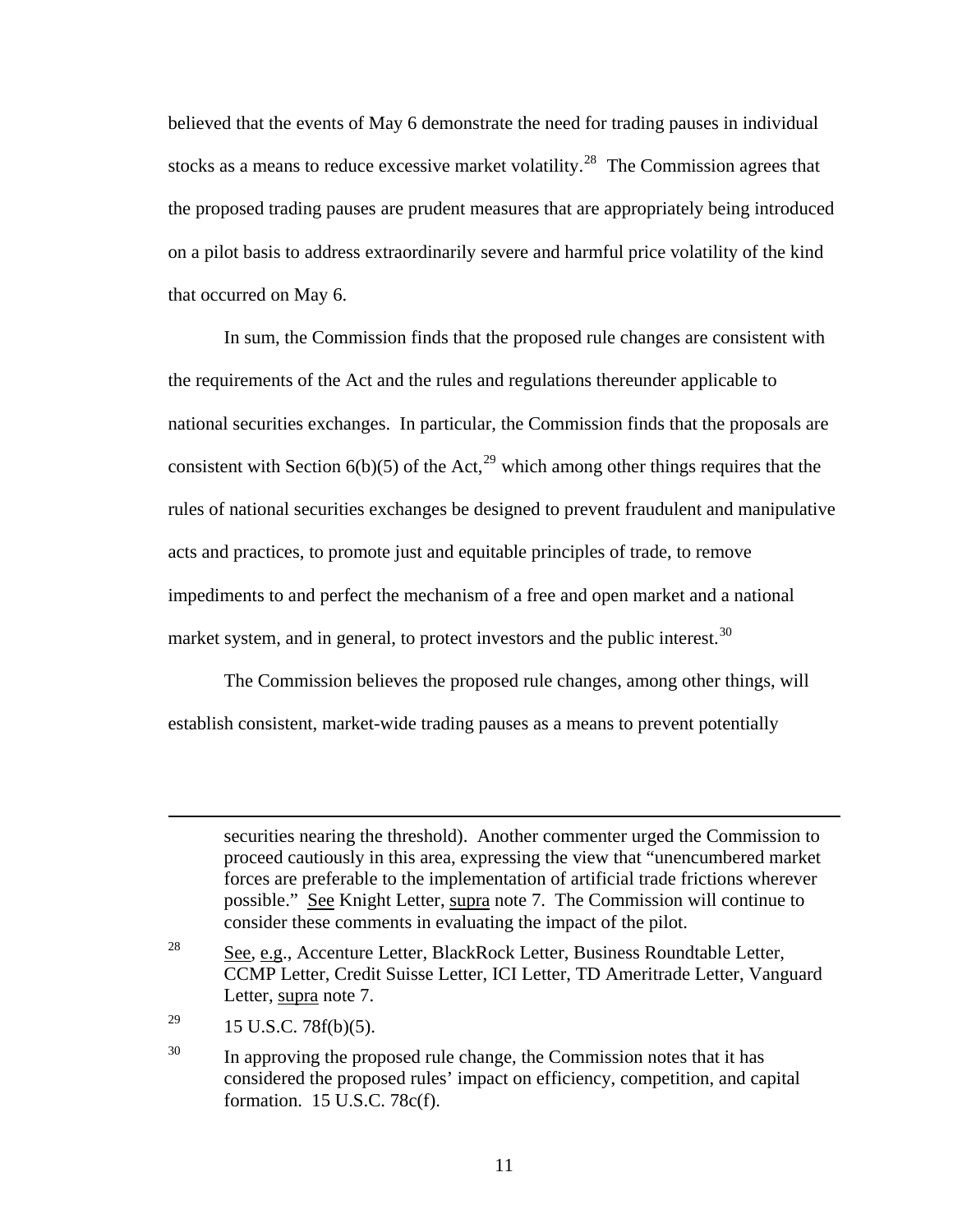destabilizing price volatility and will thereby help promote the goals of investor protection and fair and orderly markets.

The Commission also finds good cause for approving the proposals before the  $30<sup>th</sup>$  day after the publication of notice thereof in the Federal Register. The Exchanges have worked quickly and cooperatively to devise a response to the events of May 6, 2010. The Commission received a number of comments on the proposals, the great majority of which were supportive of the proposed trading pause. The proposed changes are being implemented on a pilot basis so that the Commission and the Exchanges can monitor the effects of the pilot on the marketplace and consider adjustments, as necessary. The Commission believes that accelerating approval of these proposals is appropriate as it will enable the Exchanges nearly immediately to begin coordinating trading pauses across markets in the event of sudden changes in the value of the S&P 500 Index stocks. In particular, the Commission believes that these proposed rule changes should further the goals of investor protection and fair and orderly markets.